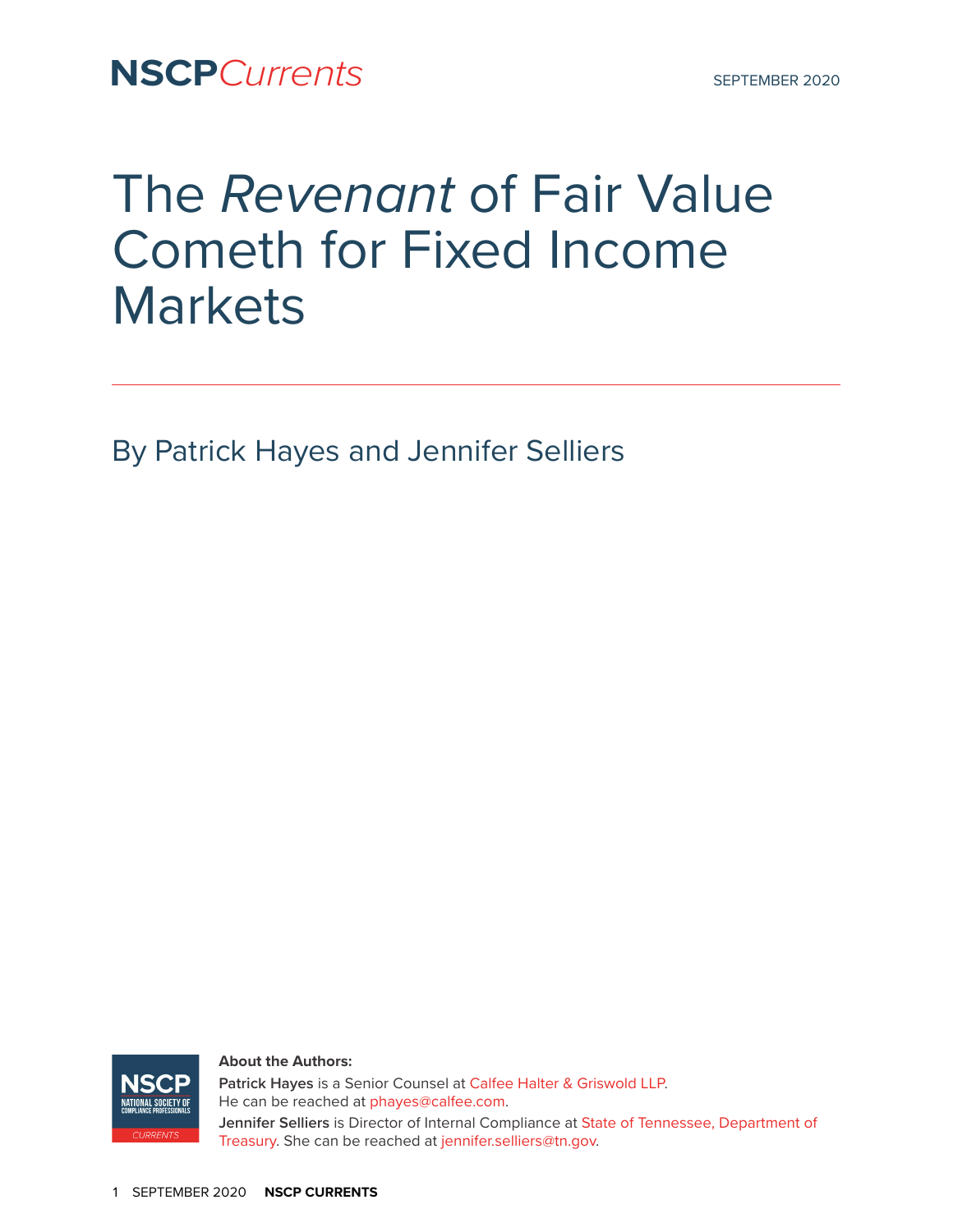I aluations of fixed income securities might not be the first thing you think of when you<br>see or hear the term "revenant" (queue the Leo DiCaprio headshots, bad beard jokes<br>and giant grizzly bears). You see, in folklore, a see or hear the term "revenant" (queue the Leo DiCaprio headshots, bad beard jokes, and giant grizzly bears). You see, in folklore, a *revenant* is an animated corpse believed to have been revived from death to haunt the living. Reviving its ghostly past, the issues surrounding fixed income securities and (in particular) the focus from regulators seems to be resuscitated every few years. In fact, during several 2020 examinations, SEC staff indicated that firms cannot rely on fixed income security valuations provided by major custodians. Rather these firms should have a process in place to value the fixed income security – on their own – in order to determine the fair value. Scary, we know.

This approach offered by the SEC Staff results in some inherent conflicts, particularly when those adviser firms make the determination to value the securities higher than the custodian.<sup>1</sup> That said, firms that do well to develop their own process of determining fair value might be able to avoid this grisly ordeal altogether. Let this article serve as both a forewarning of the regulators' renewed concerns and a resource to help you evaluate your firm's own process and related internal controls for valuing fixed income securities.

## **A Remembrance of Fixed Income (from the Regulators Perspective)**

Before we start digging up skeletons inherent in these fixed income valuation issues, we offer a brief tribute on the life and recent impact of bond fair valuation from the regulators:

- 2002: FINRA's TRACE rules require reporting of secondary market transactions in eligible fixed income securities.<sup>2</sup>
- 2003: SEC promulgated Rule 206(4)-7 and in the issuing relates stated that adviser's policies and procedures should address, among other things, "processes to value client holdings and assess fees based on those valuations."<sup>3</sup>
- 2008: SEC approved the MSRB's EMMA as the "single centralized repository for the electronic collection and availability of information about municipal securities outstanding in the secondary market."<sup>4</sup>
- 2010: Dodd-Frank Wall Street Reform and Consumer Protection Act significantly impacted the municipal securities and asset-backed securities industry.<sup>5</sup>
- 2012: SEC issues a special report on the municipal securities market.<sup>6</sup>
- 2015: FINRA issues a Notice to Members reiterating best execution obligations, including "additional considerations" for fixed income securities.<sup>7</sup>
- 2017: The SEC establishes the Fixed Income Market Structure Advisory Committee "to provide the Commission with diverse perspectives on the structure and operations of the U.S. fixed income markets, as well as advice and recommendations on matters related to fixed income market structure."<sup>8</sup>
- 2018: FINRA and MSRB implement rule amendments to include the disclosure of fixed-income mark-ups and mark-downs for retail customer trades in corporate, agency and municipal debt securities.<sup>9</sup>
- 2019: FINRA proposed to enhance the collection and dissemination of new issue reference data for corporate bonds<sup>10</sup> and obtained approval to publish aggregated transaction information on U.S. Treasury Securities.<sup>11</sup>

<sup>1.</sup> One can imagine a scenario in a different SEC exam where the Staff might question why the firm valued the security higher than a major custodian did—particularly where the custodian will typically have far greater resources and focused intellectual capital to determine the actual price of the security.

<sup>2.</sup> Trade Reporting and Compliance Engine (TRACE); https://www.finra.org/filing-reporting/trace#overview

<sup>3.</sup><https://www.sec.gov/rules/final/ia-2204.htm>

<sup>4.</sup> MSRB's Electronic Municipal Market Access system ("EMMA"); <https://www.sec.gov/rules/final/2008/34-59062.pdf>

<sup>5.</sup> <https://www.sec.gov/spotlight/dodd-frank.shtml> 6. <https://www.sec.gov/news/studies/2012/munireport073112.pdf>

<sup>7.</sup> Notice to Members 15-46;<https://www.finra.org/rules-guidance/notices/15-46>

<sup>8.</sup> <https://www.sec.gov/spotlight/fixed-income-advisory-committee>

<sup>9.</sup><https://www.finra.org/rules-guidance/guidance/reports/2018-report-exam-findings/fixed-income-mark-disclosure>

<sup>10.</sup> <https://www.finra.org/rules-guidance/rule-filings/sr-finra-2019-008> 11. <https://www.finra.org/rules-guidance/rule-filings/sr-finra-2019-028>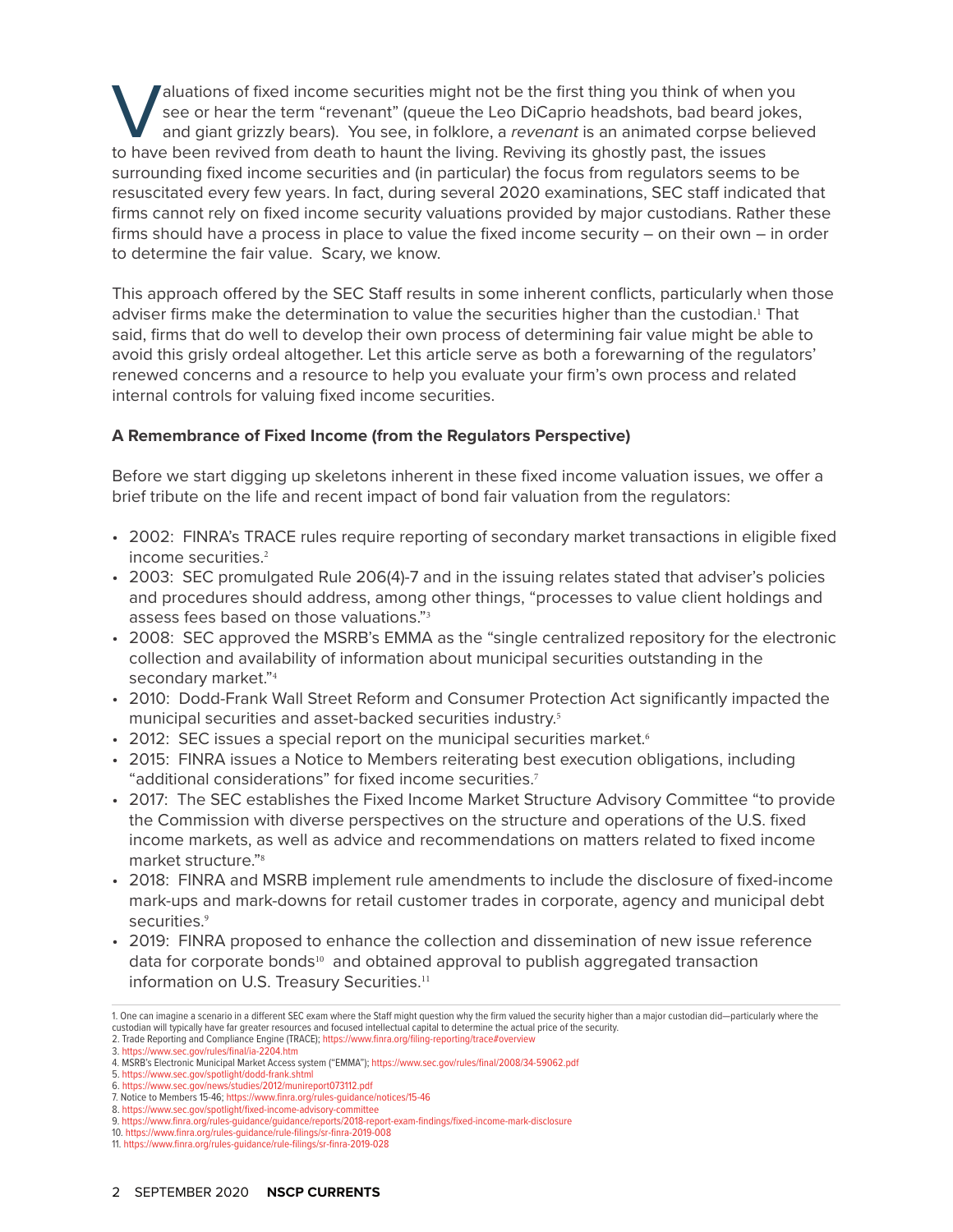- April 2020: SEC proposed a new rule (Rule 2a-5) under the Investment Company Act of 1940 that would address valuation practices for investment companies.<sup>12</sup>
- June 2020: SEC's Fixed Income Market Structure Advisory Committee remotely met to discuss market transparency<sup>13</sup> and the "Microstructure of Fixed Income Markets."<sup>14</sup>

And broker-dealers, don't forget about FOCUS filings. The SEC has issued several no-action letters<sup>15</sup> on valuation of securities for purposes of net capital computation and requires that securities not readily marketable be calculated at estimated fair value for FOCUS reporting purposes.16 Likewise, advisers, the SEC's instructions for determining regulatory assets under management is "the same method used to report account values to clients or to calculate fees for investment advisory services.<sup>17</sup>

So, how can we help our firms prepare for the fixed income valuation *revenant* (and increased regulatory scrutiny)?

#### **Understand the Inputs to Fair Valuation**

First and foremost, firms and relevant personnel must have a solid, working knowledge of the fair valuation standard used by the firm and its clients. There are many fair valuation standards.<sup>18</sup> In fact, in 2011, the SEC stated, "[w]hile many advisers will calculate fair value in accordance with GAAP or another international accounting standard, other advisers acting consistently and in good faith may utilize another fair valuation standard."19 With that said, this article will focus on the application of the Financial Accounting Standards Board's (FASB) Accounting Standards Codification (ASC) Topic 820 on Fair Value Measurement. (Interestingly, the SEC's recently proposed SEC Rule 2a-5 under the Investment Company Act of 1940 aligns, in several respects, with ASC 820.<sup>20</sup>)

According to ASC Topic 820, fair value is "the price that would be received to sell an asset or paid to transfer a liability in an orderly transaction between market participants at the measurement date."<sup>21</sup> This definition can be distilled down into five (5) components that may be used to create a fair valuation processing framework<sup>22</sup> :

> *The [price] that would be received to sell an [asset] or paid to transfer a liability in an [orderly transaction] between [market participants] at the [measurement date]*

In other words, the fair value measurement is the point within a range of values that is most representative of fair value under the circumstances. By assessing each of the five components for the FASB ASC 820 framework – (1) Asset/Liability, (2) Orderly Transaction, (3) Market Participants, (4) Measurement Date and (5) Exit Price – a firm can begin to establish an objective fair valuation process and develop related internal controls for valuing fixed income securities.

<sup>12.</sup> <https://www.sec.gov/rules/proposed/2020/ic-33845.pdf>

<sup>13.</sup> <https://www.sec.gov/spotlight/fixed-income-advisory-committee> 14. <https://www.sec.gov/spotlight/fixed-income-advisory-committee/survey-of-microstructure-of-fixed-income-market.pdf>

<sup>15.</sup> <https://www.finra.org/sites/default/files/InterpretationsFOR/p037763.pdf>

<sup>16.</sup> [https://www.sec.gov/files/formx-17a-5\\_22.pdf](https://www.sec.gov/files/formx-17a-5_22.pdf)

<sup>17.</sup> <https://www.sec.gov/rules/final/2016/ia-4509-appendix-b.pdf> 18. For example, GASB Statement No. 72 and IFRS 13

<sup>19.</sup> <https://www.sec.gov/rules/final/2011/ia-3222.pdf>

<sup>20.</sup> <https://www.sec.gov/news/press-release/2020-93>

<sup>21.</sup> <https://asc.fasb.org/glossarysection&trid=2176480>

<sup>22.</sup> <https://www.pwc.com/us/en/cfodirect/assets/pdf/accounting-guides/fair-value-measurements-global-guide.pdf>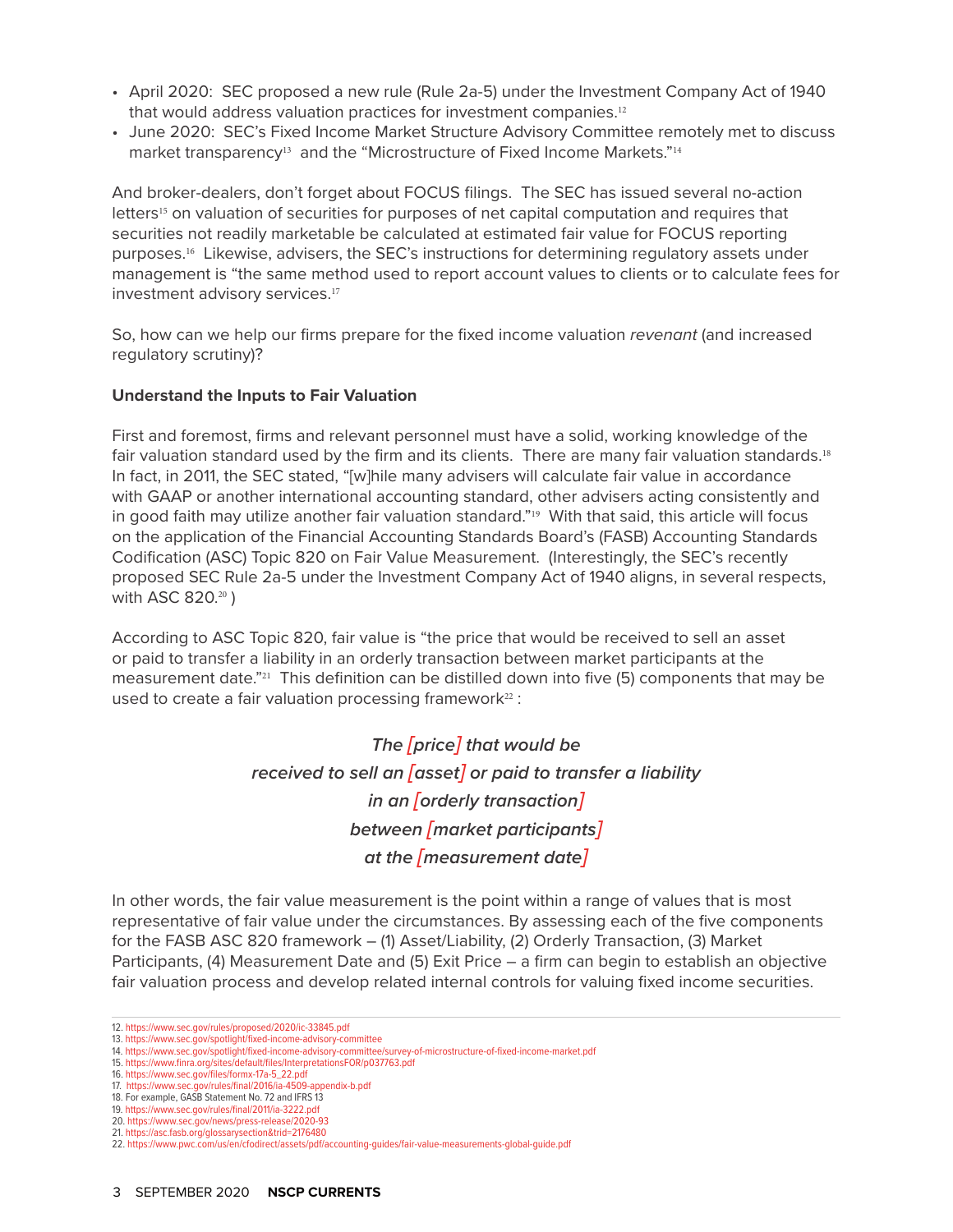## **Understand the Fair Valuation Inputs Relative to Fixed Income Securities**

Once the firm's personnel have a solid understand of the standard, the firm must begin applying those standards to the fixed income securities trades/managed by the firm (*i.e*., addressing those fair valuation, fixed-income hauntings, if you will). Which firm personnel are knowledgeable and actively trading in these securities? What information should the firm evaluate? When should we begin the valuation process? Where will the firm obtain objective pricing information? How will the firm determine a final fair valuation? Let's examine each of the five components of the FASB ASC 820 framework, as it may be applied to valuing fixed income securities.

*Asset/Liability* – For fixed income securities, the valuation process may begin with delineating the various subtypes within the asset class. One approach is to segregate by underlying asset type (*e.g.*, bank loan, auto loan, municipal debt), security structure (*e.g.*, tranche, support level), or duration or maturity schedules (*e.g*., short-term, 5 – 15 year). For example:

| <b>Asset Group</b>  | <b>Subclassification</b>      | <b>Security Type</b> |
|---------------------|-------------------------------|----------------------|
| <b>FIXED INCOME</b> | AUTO LOAN RECEIVALBE          | ABS AUTO             |
| <b>FIXED INCOME</b> | <b>CORPORATE BONDS</b>        | <b>US DOMESTIC</b>   |
| <b>FIXED INCOME</b> | <b>CORPORATE BONDS</b>        | <b>YANKEE</b>        |
| <b>FIXED INCOME</b> | <b>CREDIT CARD RECEIVABLE</b> | ABS CARD             |
| <b>FIXED INCOME</b> | <b>FHLMC</b>                  | MBS 15yr             |
| <b>FIXED INCOME</b> | <b>FNMA</b>                   | MBS 20yr             |
| <b>FIXED INCOME</b> | <b>GNMA1</b>                  | MBS 30yr             |
| <b>FIXED INCOME</b> | <b>MUNICIPALS</b>             | <b>FIXED</b>         |
| <b>FIXED INCOME</b> | <b>MUNICIPALS</b>             | FIXED, OID           |

*Orderly Transaction* – An orderly transaction allows for usual market activities and assumes that the transaction is conducted in the principal market, from the perspective of the client (reporting entity). To assess principal market and, thus, orderly transaction, one must determine where (by what means) such types of fixed income securities are most frequently traded based on volume and/or level of activity. While a few fixed income securities, for example marketable U.S. Treasury bills, notes and bonds,<sup>23</sup> are actively traded on both primary and secondary markets, most fixed income securities are traded over-the-counter (OTC) in the secondary market and involve broker/ dealers (*see discussion below on Market Participants*).

*Market Participants* – Buyers and sellers that are knowledgeable, able and willing to transact in the specific asset/liability and independent of the client (reporting entity) would be considered Market Participants. As mentioned previously, for fixed income securities these are typically broker-dealers that have large trading operations (*i.e.*, big books of business and/or inventories) or that cover a specialty niche area within the fixed income space (*e.g.*, boutique regional shops).

23. <https://www.treasurydirect.gov/instit/marketables/tbills/tbills.htm>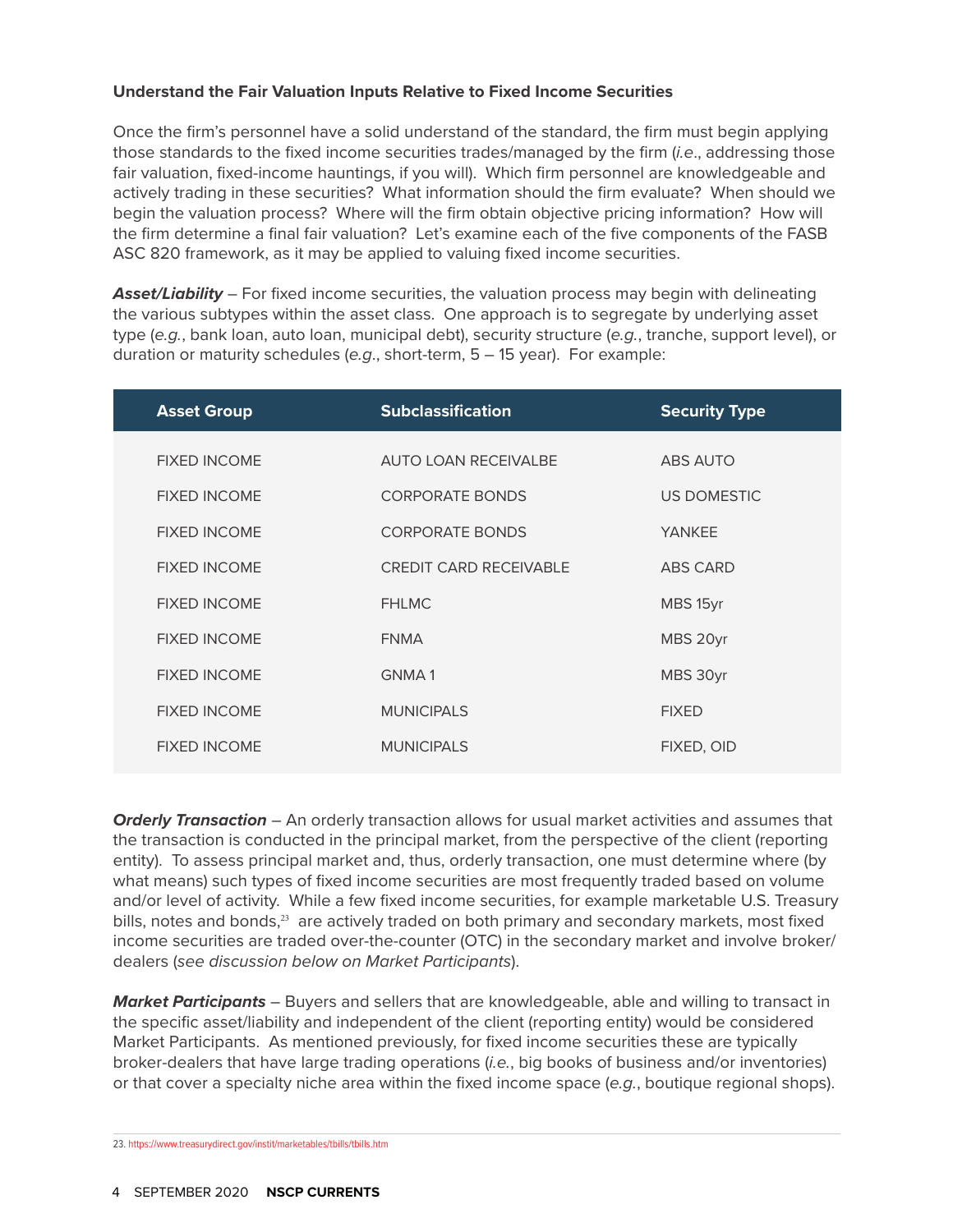*Measurement Date* – The date as of which the exit price is determined for the applicable asset/ liability. The measurement date for fixed income securities may be nuanced, if such date falls on a principal and interest payment date, maturity date, or physical delivery settlement date. To that end, firms must develop internal control activities, as part of the pricing reconciliation review (discussed below), that address these aspects of valuating fixed income securities.

**Exit Price** – Validating or establishing the exit price for fixed income securities -- the price that would be received to sell an asset (or paid to transfer a liability) – actually begins before the measurement date by establishing a pricing verification process. The pricing verification process involves establishing a pricing hierarchy, a stale price review, and a pricing reconciliation review.

- *Pricing Hierarchy* The pricing hierarchy is a pre-determined (pre-approved) approach for pricing fixed income securities. The pricing hierarchy should set forth the primary, secondary and tertiary pricing sources, the pricing logic, valuation point and pricing tolerance. (*See also Tab 1 of the Fair Valuation Template*). In selecting the pricing sources, a firm must determine what valuation technique(s) are used by the source(s). $^{24}$  A combination of the market and income approaches are most frequently applied to valuing fixed income securities.
- *Stale Pricing Review* In the event that the primary, secondary and tertiary pricing sources are unavailable or fail to provide an updated price over a given period (aka "stale" price), a process should be established to seek an alternative pricing method. Often times, for fixed income securities, this involves the portfolio manager or representative seeking a current bid price from active broker/dealers (commonly referred to as manager-priced).
- *Pricing Verification* At some recurring interval (e.g., monthly or quarterly), all pricing information should be reviewed and validated, including addressing all pricing exceptions (e.g., stale, unpriced or manager priced securities) and ensuring that the pricing hierarchy (and related valuation technique(s)) is still relevant for the securities being traded/managed by the firm. (*See also Tab 2 of the Fair Valuation Template*).



Consistently applying this pricing verification process throughout the reporting period will create an objective starting point for validating the exit price for the securities. Then, at the measurement (reporting) date, the current price or valuation may need to be adjusted for market participants' assumptions and/or market conditions/circumstances.

24. FASB ASC 820 allows for three valuation approaches (market approach, income approach or cost approach) and one or more of the approaches may be selected, based on the circumstances and availability of sufficient data. For additional information, refer to https://www2.deloitte.com/content/dam/Deloitte/us/Documents/audit/ASC/Roadmaps/us-a [roadmap-to-fair-value-measurements-and-disclosures.pdf](https://www2.deloitte.com/content/dam/Deloitte/us/Documents/audit/ASC/Roadmaps/us-aers-a-roadmap-to-fair-value-measurements-and-disclosures.pd)